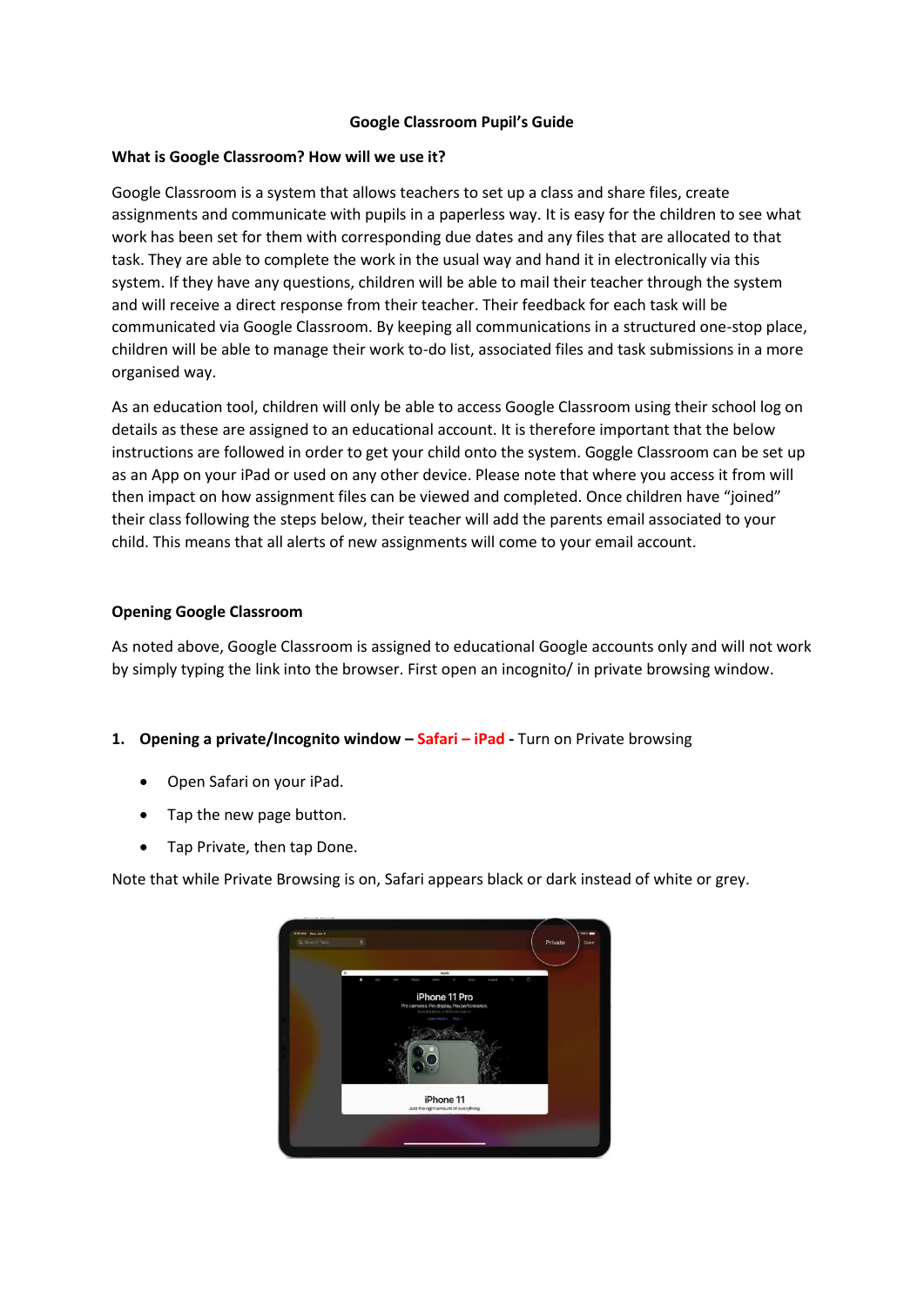**Opening a private/Incognito window – Google Chrome all versions -Turn on Incognito window**

- Open Google Chrome on your device.
- Click on the three dots to open the Chrome Menu.



• Click on New "New Incognito window".

|                  |                                   | ☆    |            |   |
|------------------|-----------------------------------|------|------------|---|
| New tab          |                                   |      | $Ctrl+T$   |   |
| New window       |                                   |      | $Ctrl + N$ |   |
|                  | New incognito window Ctrl+Shift+N |      |            |   |
| History          |                                   |      |            | Þ |
| Downloads        |                                   |      | $Ctrl + J$ |   |
| <b>Bookmarks</b> |                                   |      |            | Þ |
| Zoom             | 100%                              | ÷    | 53         |   |
| Print            |                                   |      | $Ctrl + P$ |   |
| Cast             |                                   |      |            |   |
| Find             |                                   |      | $Ctrl + F$ |   |
| More tools       |                                   |      |            | Þ |
| Edit             | Cut                               | Copy | Paste      |   |
| Settings         |                                   |      |            |   |
| Help             |                                   |      |            | Þ |
| Exit             |                                   |      |            |   |
|                  |                                   |      |            |   |

While browsing in Incognito mode the title bar and tabs will appear black instead of white.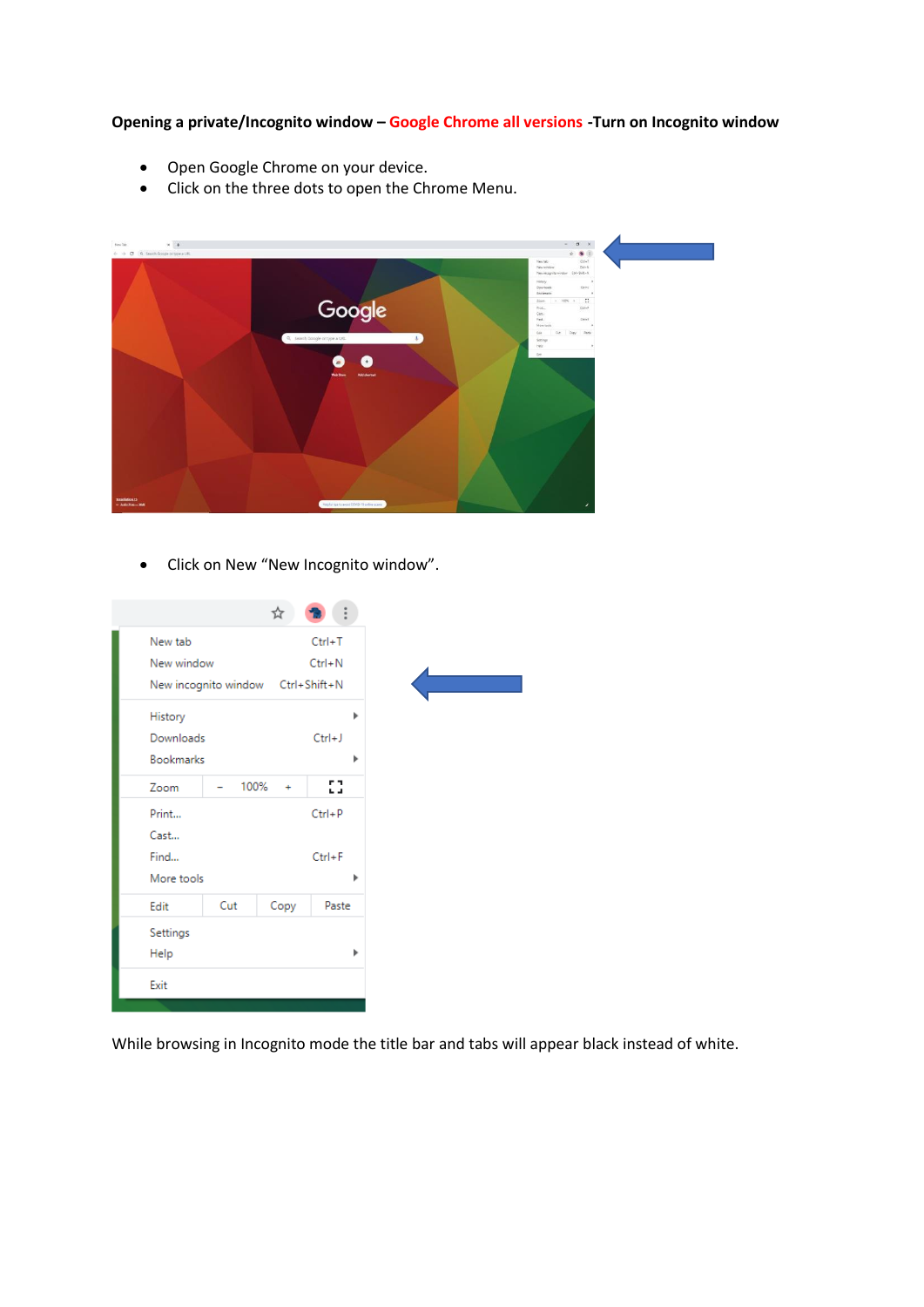## **2. Opening Google Classroom**

To open Google Classroom type in the following link into the browser:

Classroom.google.com/a/westhaddon.northants.sch.uk

#### **3. Sign in to Google Classroom**

Your child will be sent their individual email and password to use for this next step.

• Enter your child's school email in the box.

| Sign in - Google accounts<br>$+$<br>$\times$                                                                                                                                                                                                                                                               |   | σ                | $\times$ |
|------------------------------------------------------------------------------------------------------------------------------------------------------------------------------------------------------------------------------------------------------------------------------------------------------------|---|------------------|----------|
| $\mathbf{C}$<br>accounts.google.com/signin/v2/identifier?continue=https%3A%2F%2Fclassroom.google.com%2F&hd=westhaddon.northants.sch.uk&sacu=1&rip=1&flo                                                                                                                                                    | ☆ | <b>a</b> Incogni |          |
| Google<br>Sign in<br>Use your Google Account<br>Enter your email<br>@westhaddon.northants.sch.uk<br><b>Forgot email?</b><br>Not your computer? Use Guest mode to sign in privately.<br><b>Learn more</b><br><b>Create account</b><br><b>Next</b><br>English (United Kingdom) ~<br>Help<br>Privacy<br>Terms |   |                  |          |

• Enter your child's password that has been emailed to you. This will begin with WHPS.

You have entered Google Classroom.

The first time you log on you will be asked to confirm if you are a student or teacher. Click on the Student tab.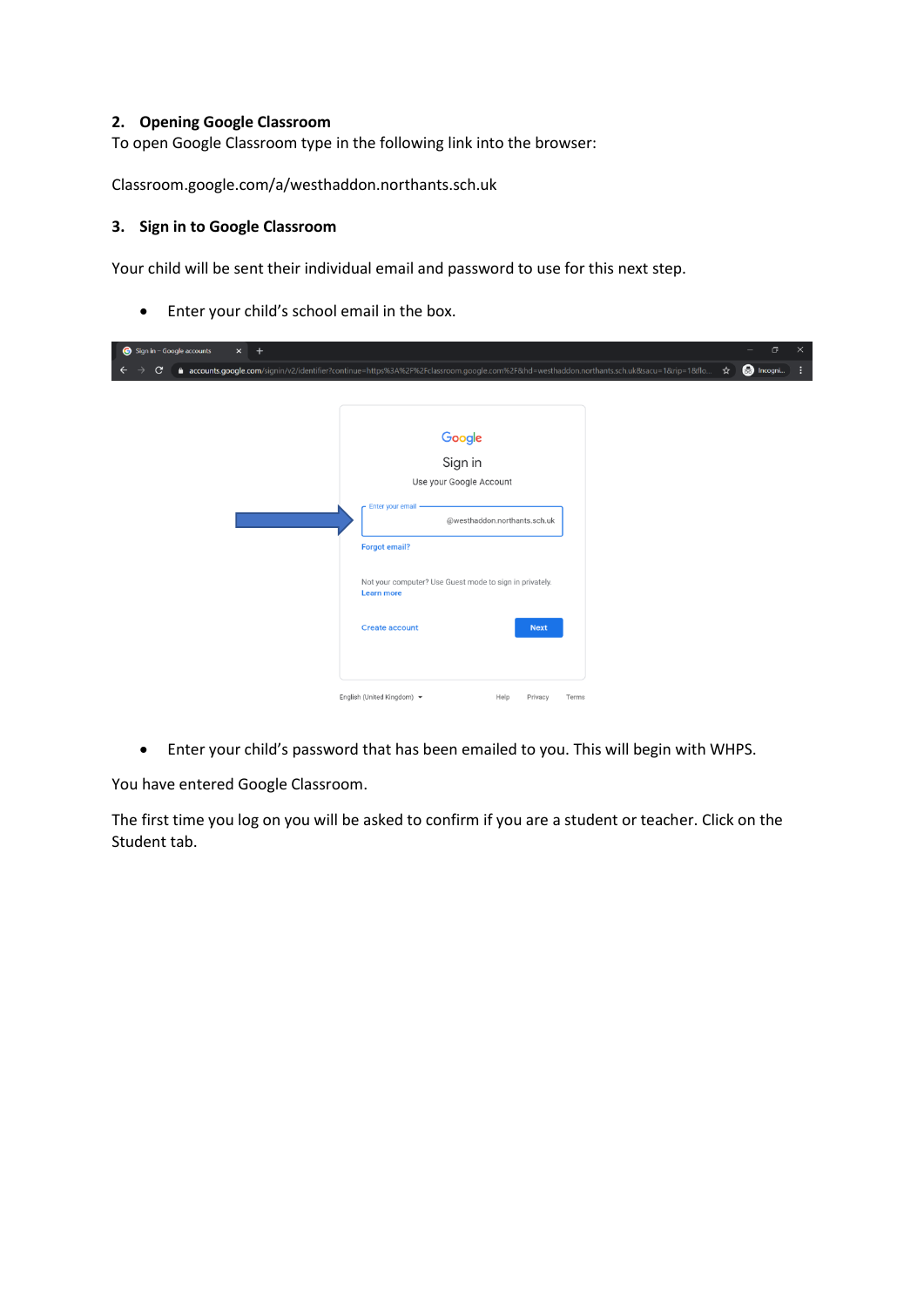## **4. Join your class**

• Click on the + symbol – "Join your first class!"



• Your teacher will have emailed you a class code. Enter your class code and select "Join". You are now set up in your class and will not need to repeat this process next time you log on.

| <b>Classes</b>                             | $x +$                     |                                                                                                                                                                      | $\times$<br>$\Box$                               |
|--------------------------------------------|---------------------------|----------------------------------------------------------------------------------------------------------------------------------------------------------------------|--------------------------------------------------|
| $\leftarrow$ $\rightarrow$<br>$\mathbf{C}$ | a classroom.google.com/h  |                                                                                                                                                                      | $\bigoplus$ Incogni<br>☆<br>$\ddot{\phantom{1}}$ |
|                                            | $\equiv$ Google Classroom |                                                                                                                                                                      | m<br>$+$                                         |
| $\circledcirc$                             |                           | Join class<br>Ask your teacher for the class code, then<br>enter it here.<br>Class code<br>Cancel<br>Join<br>Don't see your existing classes?<br>TRY ANOTHER ACCOUNT | Join your first class!                           |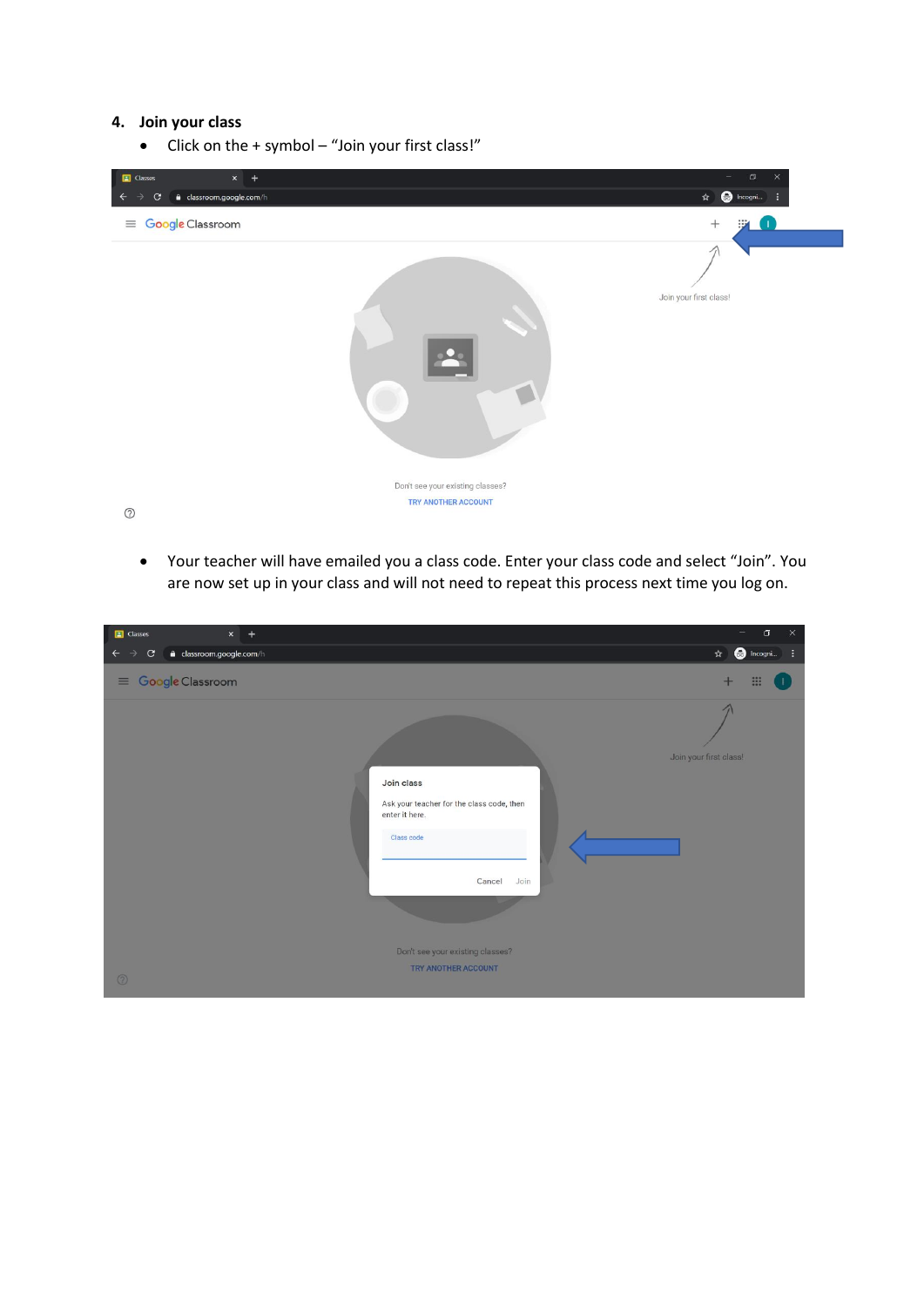#### **5. Completing Assignments**

Your screen shows 3 tabs: Stream, Classwork and People.

- The **Stream** gives you an overview of any messages from your teacher to the whole class and a list of assignments set. You can click into an assignment from here.
- Classwork This is where you will find your work that has been set. This is also where you will up-load your completed work.



• People – This is where you will see your teachers allocated to your class.

To view an assignment, click on Classwork and then on the view assignment text for the assignment you need to complete.

| <b>E</b> Classwork for Year 4<br>$x +$<br>$\mathbf{C}$<br>△ classroom.google.com/w/Nzg5MzA3MjY1MzFa/t/all<br>$\rightarrow$<br>$\leftarrow$ |                               | $\Box$<br>$\times$<br>$\hat{\mathbf{x}}$ <b>@</b> Incogni |
|--------------------------------------------------------------------------------------------------------------------------------------------|-------------------------------|-----------------------------------------------------------|
| $\equiv$ Year 4                                                                                                                            | Stream<br>Classwork<br>People | $\mathop{\cdots}\limits_{\cdots}$<br>T                    |
| Maths<br>SPaG                                                                                                                              | 值<br>White Rose maths         | Due Apr 25                                                |
|                                                                                                                                            | <b>Maths</b>                  | ÷                                                         |
|                                                                                                                                            | 固<br>Addition                 | Due Today                                                 |
|                                                                                                                                            | <b>SPaG</b>                   | ÷                                                         |
|                                                                                                                                            | 自<br><b>Present Tense</b>     | Due May 15                                                |
| $^{\circledR}$                                                                                                                             | 自<br>Adverbials               | Due Tomorrow, 11:59 PM                                    |